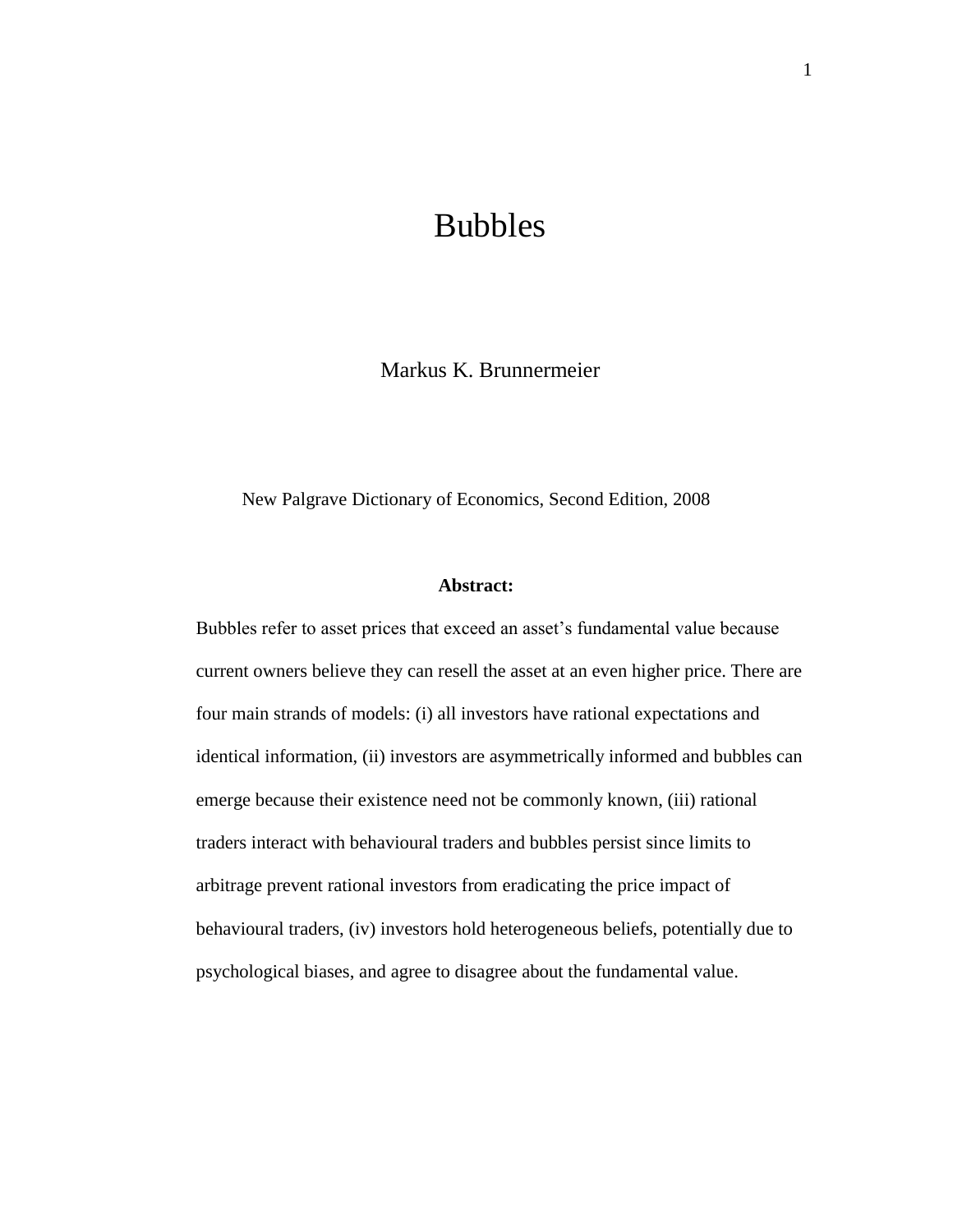Bubbles are typically associated with dramatic asset price increases followed by a collapse. Bubbles arise if the price exceeds the asset's fundamental value. This can occur if investors hold the asset because they believe that they can sell it at a higher price than some other investor even though the asset's price exceeds its fundamental value. Famous historical examples are the Dutch tulip mania (1634–7), the Mississippi Bubble (1719– 20), the South Sea Bubble (1720), and the 'Roaring '20s' that preceded the 1929 crash. More recently, up to March 2000 Internet share prices (CBOE Internet Index) surged to astronomical heights before plummeting by more than 75 per cent by the end of 2000.

Since asset prices affect the real allocation of an economy, it is important to understand the circumstances under which these prices can deviate from their fundamental value. Bubbles have long intrigued economists and led to several strands of models, empirical tests and experimental studies.

We can broadly divide the literature into four groups. The first two groups of models analyse bubbles within the rational expectations paradigm, but differ in their assumption as to whether all investors have the same information or are asymmetrically informed. A third group of models focuses on the interaction between rational and non-rational (behavioural) investors. In the final group of models traders' prior beliefs are heterogeneous, possibly due to psychological biases, and consequently they agree to disagree about the fundamental value of the asset.

#### **Rational bubbles under symmetric information**

Rational bubbles under symmetric information are studied in settings in which all agents have rational expectations and share the same information. There are several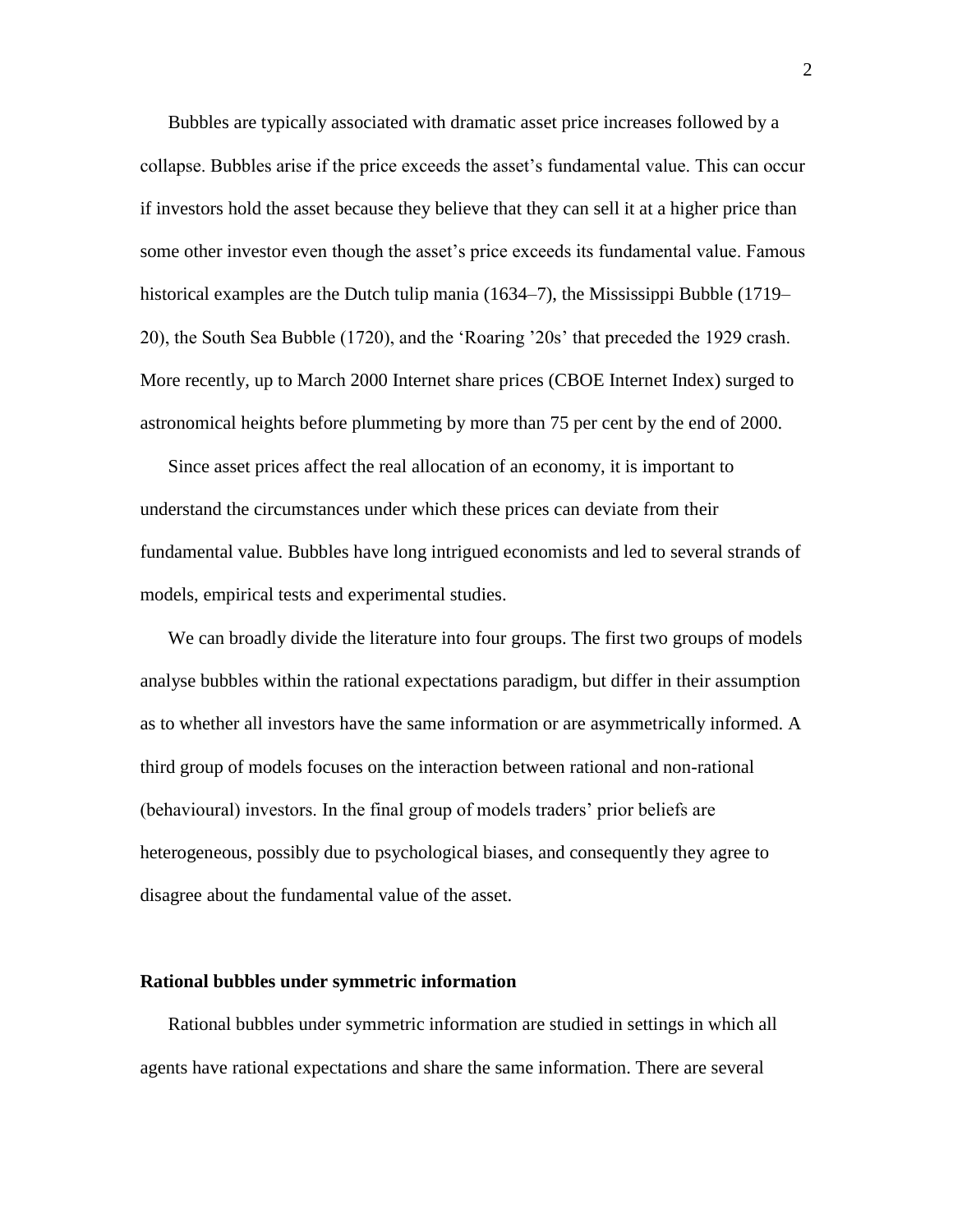theoretical arguments that allow us to rule out rational bubbles under certain conditions. Tirole (1982) uses a general equilibrium reasoning to argue that bubbles cannot exist if it is commonly known that the initial allocation is interim Pareto efficient. A bubble would make the seller of the 'bubble asset' better off, which – due to interim Pareto efficiency of the initial allocation – has to make the buyer of the asset worse off. Hence, no individual would be willing to buy the asset. Partial equilibrium arguments alone are also useful in ruling out bubbles. Simply rearranging the definition of (net) return,

 $r_{t+1,s} := (p_{t+1,s} + d_{t+1,s})/p_t - 1$ , where  $p_{t,s}$  is the price and  $d_{t,s}$  is the dividend payment at time *t* and state *s*, and taking rational expectations yields

$$
p_{t} = E_{t} \left[ \frac{p_{t+1} + d_{t+1}}{1 + r_{t+1}} \right].
$$
 (1)

That is, the current price is just the discounted expected future price and dividend payment in the next period. For tractability assume that the expected return that the marginal rational trader requires in order to hold the asset is constant over time,  $E_t[r_{t+1}] = r$ , for all *t*. In solving the above difference equation forward, that is, in replacing  $p_{t+1}$  with  $E_{t+1}[p_{t+2} + d_{t+2}]/(1+r)$  in equation (1) and then  $p_{t+2}$  and so on, and using the law of iterated expectations, one obtains after  $T - t - 1$  iterations

$$
p_{t} = E_{t} \left[ \sum_{\tau=1}^{T-t} \frac{1}{(1+r)^{\tau}} d_{t+\tau} \right] + E_{t} \left[ \frac{1}{(1+r)^{T-t}} p_{T} \right].
$$

The equilibrium price is given by the expected discounted value of the future dividend stream paid from  $t + 1$  to  $T$  plus the expected discounted value of the price at  $T$ . For securities with finite maturity, the price after maturity, say *T*, is zero,  $p_T = 0$ . Hence, the price of the asset,  $p_t$ , is unique and simply coincides with the expected future discounted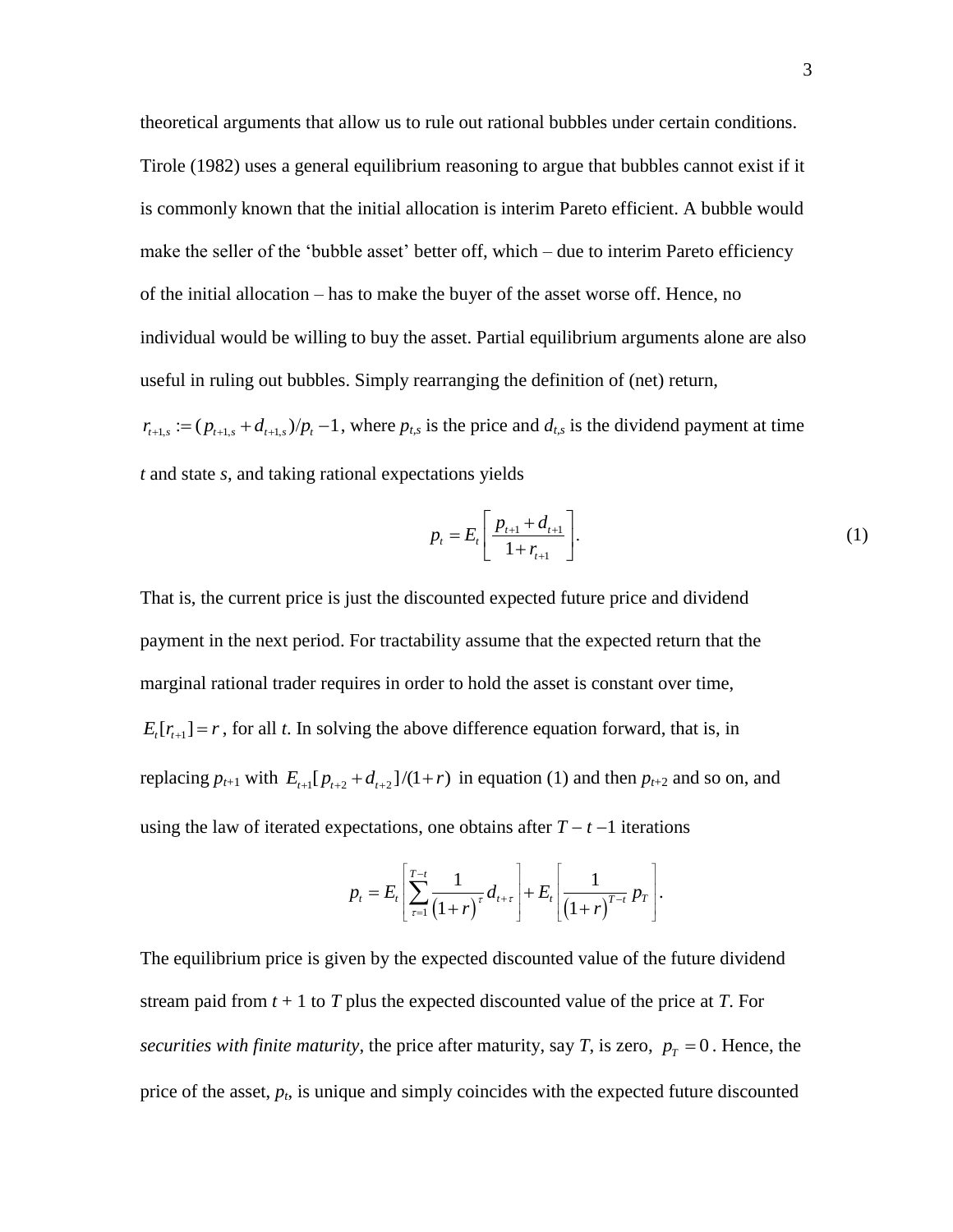dividend stream until maturity. Put differently, finite horizon bubbles cannot arise as long as rational investors are unconstrained from selling the desired number of shares in all future contingencies. For *securities with infinite maturity*,  $T\rightarrow\infty$ , the price  $p_t$  only coincides with the expected discounted value of the future dividend stream, call it fundamental value,  $v_t$ , if the so-called transversality condition,  $\lim_{T\to\infty} E_t[\frac{1}{(1+r)^{T-t}}p_T] = 0$ , holds. Without imposing the transversality condition,  $p_t = v_t$  is only one of many possible prices that solve the above expectational difference equation. Any price  $p_t = v_t + b_t$ , decomposed in the fundamental value,  $v_t$ , and a bubble component,  $b_t$ , such that

$$
b_{t} = E_{t} \left[ \frac{1}{(1+r)} b_{t+1} \right],
$$
 (2)

is also a solution. Equation (2) highlights that the bubble component  $b_t$  has to 'grow' in expectations exactly at a rate of *r*. A nice example of these 'rational bubbles' is provided in Blanchard and Watson (1982), where the bubble persists in each period only with probability  $\pi$  and bursts with probability  $(1 - \pi)$ . If the bubble continues, it has to grow in expectation by a factor  $(1 + r)/\pi$ . This faster bubble growth rate (conditional on not bursting) is necessary to achieve an expected growth rate of *r*. In general, the bubble component may be stochastic. A specific example of a stochastic bubble is an intrinsic bubble, where the bubble component is assumed to be deterministically related to a stochastic dividend process.

The fact that any bubble has to grow at an expected rate of *r* allows one to eliminate many potential rational bubbles. For example, a positive bubble cannot emerge if there is an upper limit on the size of the bubble. That is, for example, the case with potential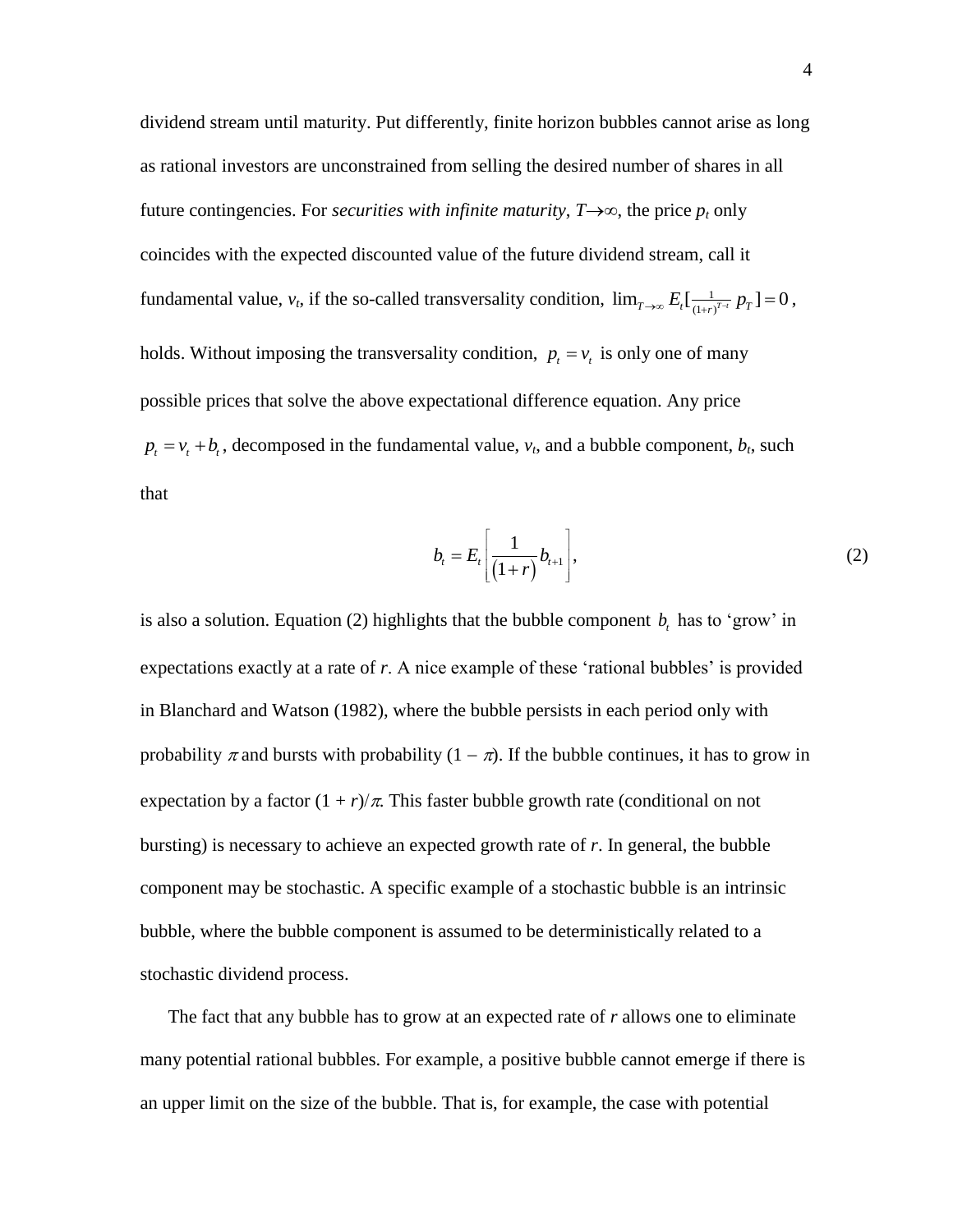bubbles on commodities with close substitutes. An ever-growing 'commodity bubble' would make the commodity so expensive that it would be substituted with some other good. Similarly, a bubble on a non-zero net supply asset cannot arise if the required return *r* exceeds the growth rate of the economy, since the bubble would outgrow the aggregate wealth in the economy. Hence, bubbles can only exist in a world in which the required return is lower than or equal to the growth rate of the economy. In addition, rational bubbles can persist if the pure existence of the bubble enables trading opportunities that lead to a different equilibrium allocation. Fiat money in an overlapping generations (OLG) model is probably the most famous example of such a bubble. The intrinsic value of fiat money is zero, yet it has a positive price. Moreover, only when the price is positive, does it allow wealth transfers across generations (that might not even be born yet). A negative bubble,  $b_t < 0$ , on a limited-liability asset cannot arise since the bubble would imply that the asset price has to become negative in expectation at some point in time. This result, together with equation (2), implies that if the bubble vanishes at any point it has to remain zero from that point onwards. That is, rational bubbles can never emerge within an asset-pricing model; they must already be present when the asset starts trading.

*Empirically testing* for rational bubbles under symmetric information is a challenging task. The literature has developed three types of tests: regression analysis, variance bounds tests and experimental tests. Initial tests proposed by Flood and Garber (1980) exploit the fact that bubbles cannot start within a rational asset-pricing model and hence at any point in time the price must have a non-zero part that grows at an expected rate of *r*. However using this approach, inference is difficult due to an exploding regressor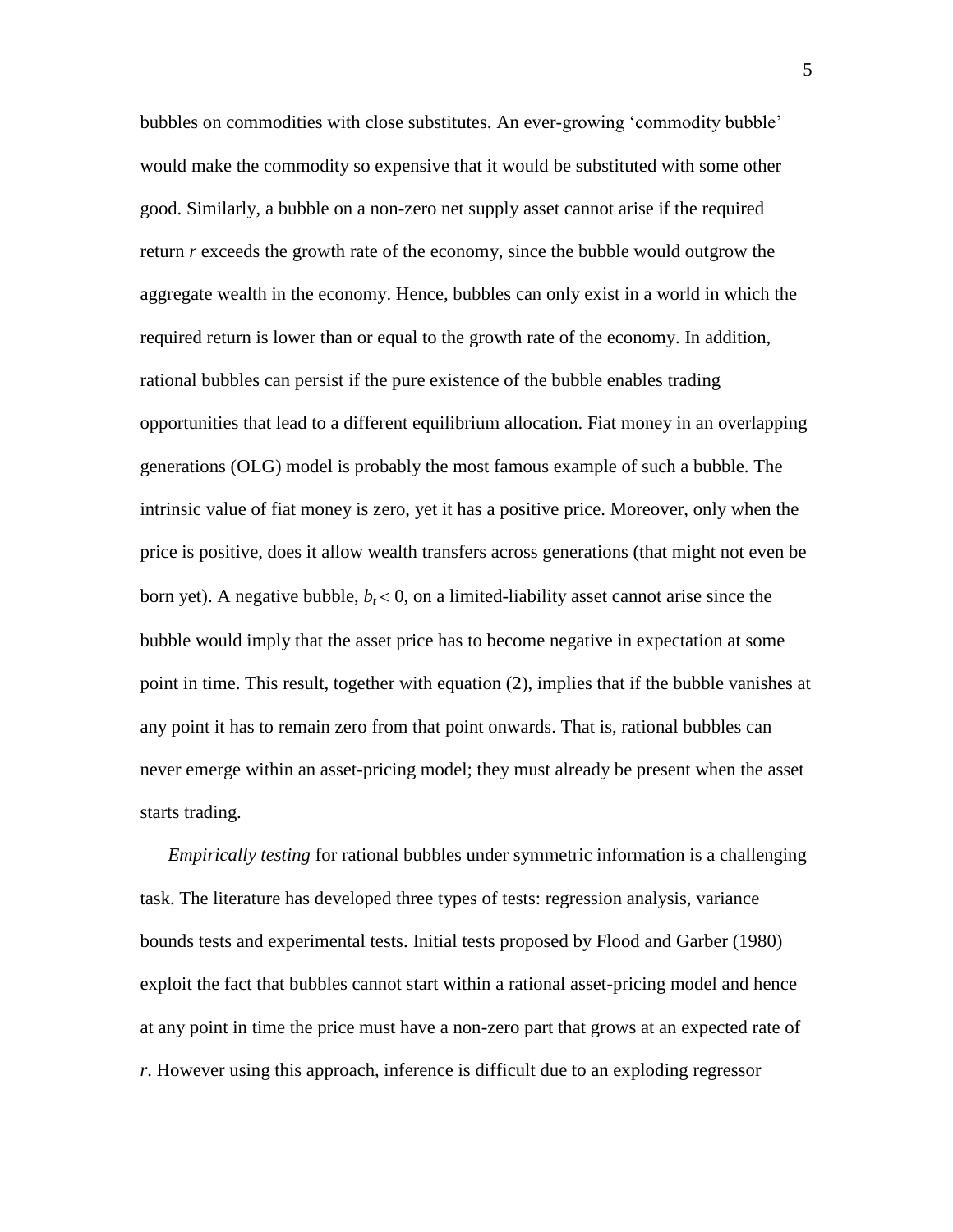problem. That is, as time *t* increases, the regressor explodes and the coefficient estimate relies primarily on the most recent data points. More precisely, the ratio of the information content of the most recent data point to the information content of all previous observations never goes to zero. This implies that as time *t* increases, the time series sample remains essentially small and the central limit theorem does not apply. Diba and Grossman (1988) test for bubbles by checking whether the stock price is more explosive than the dividend process. Note that if the dividend process follows a linear unit-root process (for example, a random walk), then the price process has a unit root as well. However the change in price,  $\Delta p_t$ , and the spread between the price and the discounted expected dividend stream,  $p_t - d_t/r$ , are stationary under the no-bubbles hypothesis. That is,  $p_t$  and  $d_t/r$  are co-integrated. Diba and Grossman test this hypothesis using a series of unit root tests, autocorrelation patterns, and co-integration tests. They conclude that the no-bubble hypothesis cannot be rejected. However, Evans (1991) shows that these standard linear econometric methods may fail to detect the explosive non-linear patterns of periodically collapsing bubbles. West (1987) proposes a different test that exploits the fact that one can estimate the parameters needed to calculate the expected discounted value of dividends in two different ways. One way of estimating them is not affected by the bubble, the other is. Note that the accounting identity (1) can be rewritten affected by the bubble, the other is. Note that the accounting identity (1) can be re<br>as  $p_t = \frac{1}{1+r} (p_{t+1} + d_{t+1}) - \frac{1}{1+r} (p_{t+1} + d_{t+1} - E_t [p_{t+1} + d_{t+1}])$ . Hence, in an instrumental variables regression of  $p_t$  on  $(p_{t+1} + d_{t+1})$  – using for example  $d_t$  as an instrument – one obtains an estimate for *r* that is independent of the existence of a rational bubble. Second, if, for example, the dividend process follows a stationary AR(1) process,  $d_{t+1} = \phi d_t + \eta_{t+1}$ , with independent noise  $\eta_{t+1}$ , one can easily estimate  $\phi$ . Furthermore, the expected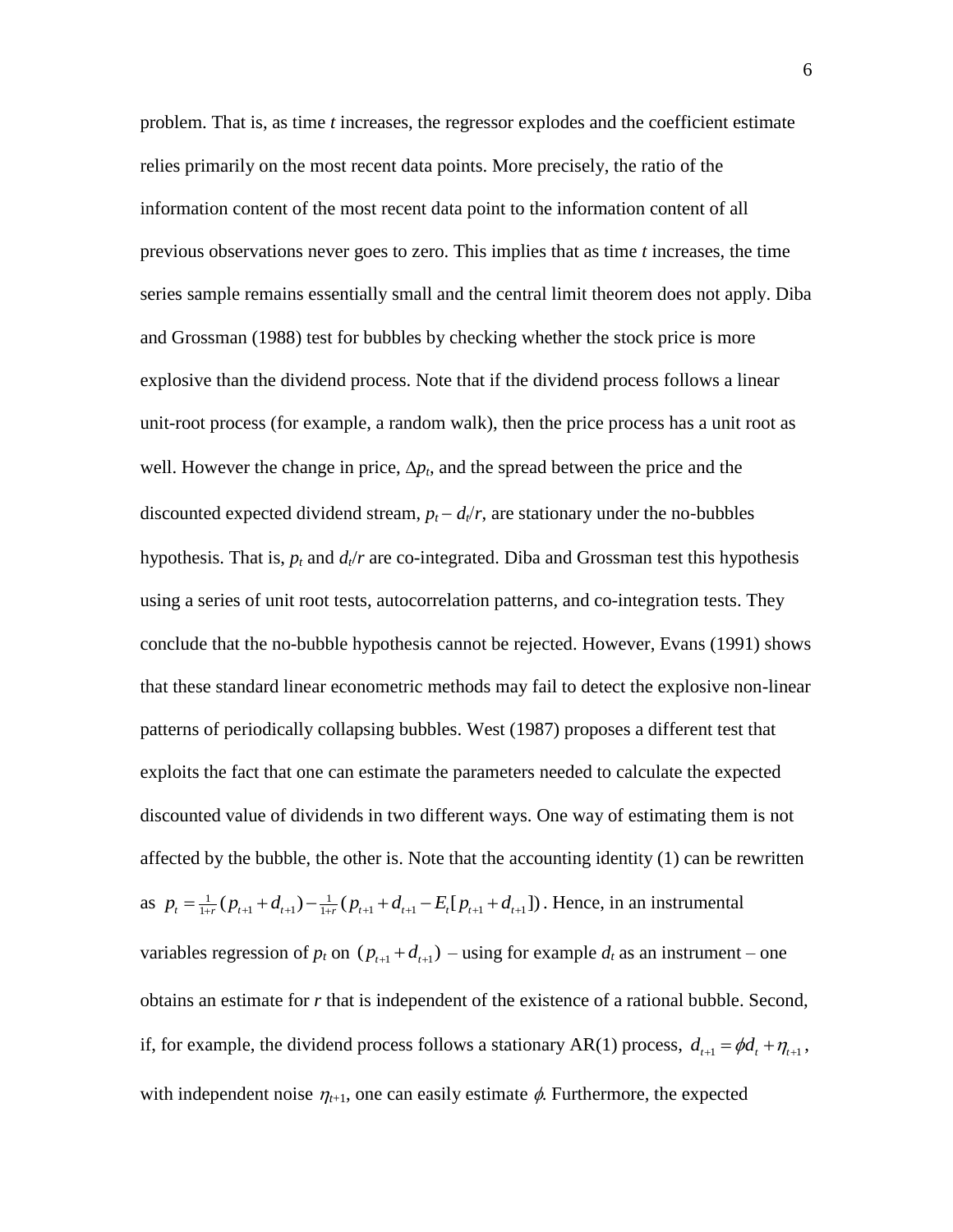discounted value of future dividends is  $v_t = (\phi/(1+r-\phi))d_t$ . Hence, under the nullhypothesis of no bubble, that is  $p_t = v_t$ , the coefficient estimate of the regression of  $p_t$  on  $d_t$ provides a second estimate of  $\phi/(1+r-\phi)$ . In a final step, West uses a Hausman specification test to test whether both estimates coincide. He finds that the US stock market data usually reject the null hypothesis of no bubble.

Excessive volatility in the stock market seems to provide further evidence in favour of stock market bubbles. LeRoy and Porter (1981) and Shiller (1981) introduced variance bounds that indicate that the stock market is too volatile to be justified by the volatility of the discounted dividend stream. However, the variance bounds test is controversial (see, for example, Kleidon, 1986). Also, this test, as well as all the aforementioned bubble tests, assumes that the required expected returns, *r*, are constant over time. In a setting in which the required expected returns can be time-varying, the empirical evidence favouring excess volatility is less clear-cut. Furthermore, time-varying expected returns can also rationalize the long-horizon predictability of stock returns. For example, a high price–dividend ratio predicts low subsequent stock returns with a high  $R^2$  (Campbell and Shiller, 1988).

Finally, it is important to recall that the theoretical arguments that rule out rational bubbles as well as several empirical bubble tests rely heavily on backward induction. Since a bubble cannot grow from time *T* onwards, there cannot be a bubble of this size at time  $T-1$ , which rules out this bubble at  $T-2$ , and so on. However, there is ample *experimental evidence* that individuals violate the backward induction principle. Most convincing are experiments on the centipede game (Rosenthal, 1981). In this simple game, two players alternatively decide whether to continue or stop the game for a finite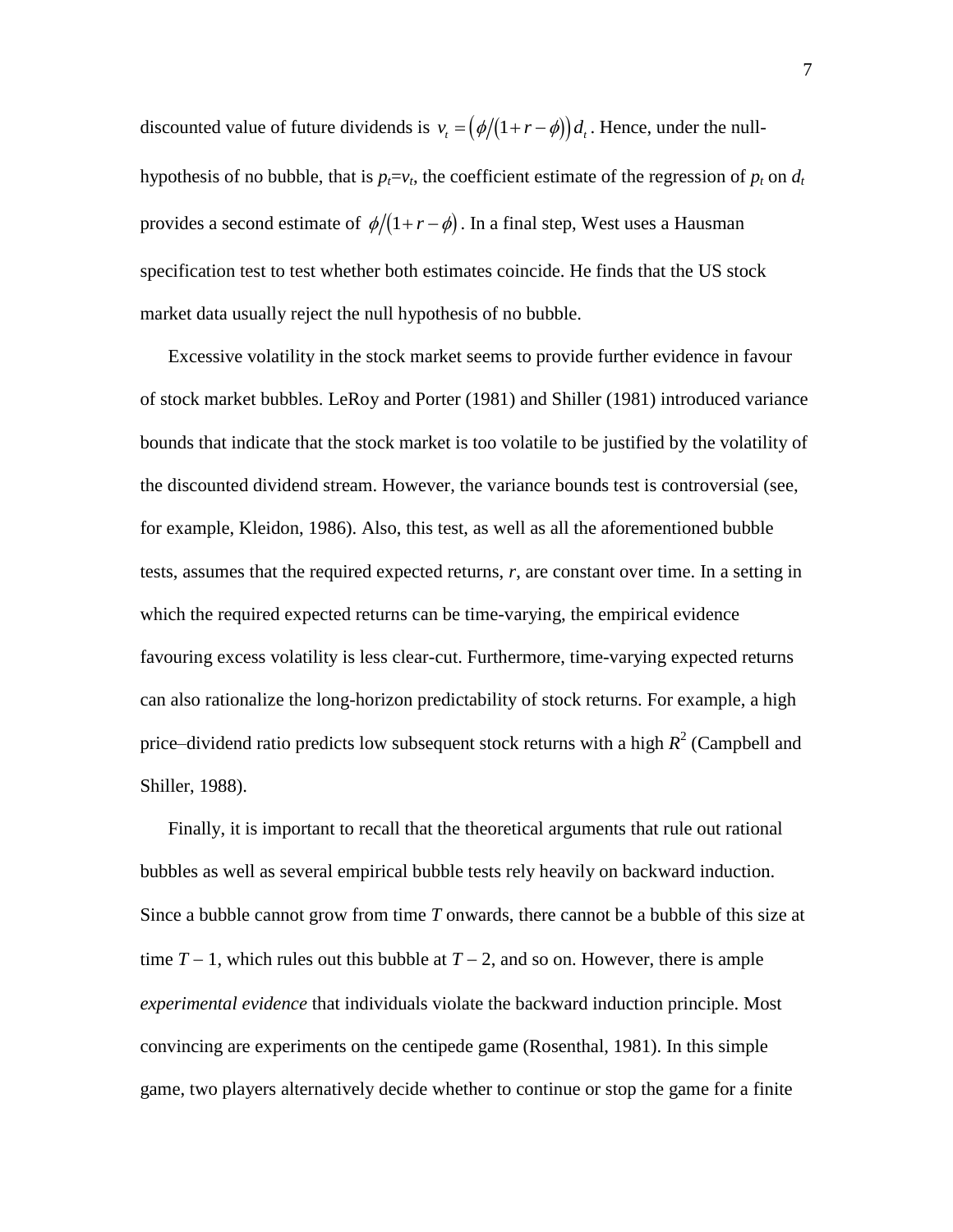number of periods. On any move, a player is better off stopping the game than continuing if the other player stops immediately afterwards, but is worse off stopping than continuing if the other player continues afterwards. This game has only a single subgame perfect equilibrium that follows directly from backward induction reasoning. Each player's strategy is to stop the game whenever it is his or her turn to move. Hence, the first player should immediately stop the game and the game should never get off the ground. However, in experiments players initially continue to play the game – a violation of the backward induction principle (see for example, McKelvey and Palfrey, 1992). These experimental findings question the theoretical reasonings used to rule out rational bubbles under symmetric information. More experimental evidence on bubbles in general is provided in the final section.

In a rational bubble setting an investor only holds a bubble asset if the bubble grows in expectations ad infinitum. In contrast, in the following models an investor might hold an overpriced asset if he thinks he can resell it in the future to a less informed trader or someone who holds biased beliefs. In Kindleberger's (2000) terms, the investor thinks he can sell the asset to a greater fool.

### **Asymmetric information bubbles**

Asymmetric information bubbles can occur in a setting in which investors have different information, but still share a common prior distribution. In these models prices have a dual role: they are an index of scarcity and informative signals, since they aggregate and partially reveal other traders' aggregate information (see for example Brunnermeier, 2001 for an overview). In contrast to the symmetric information case, the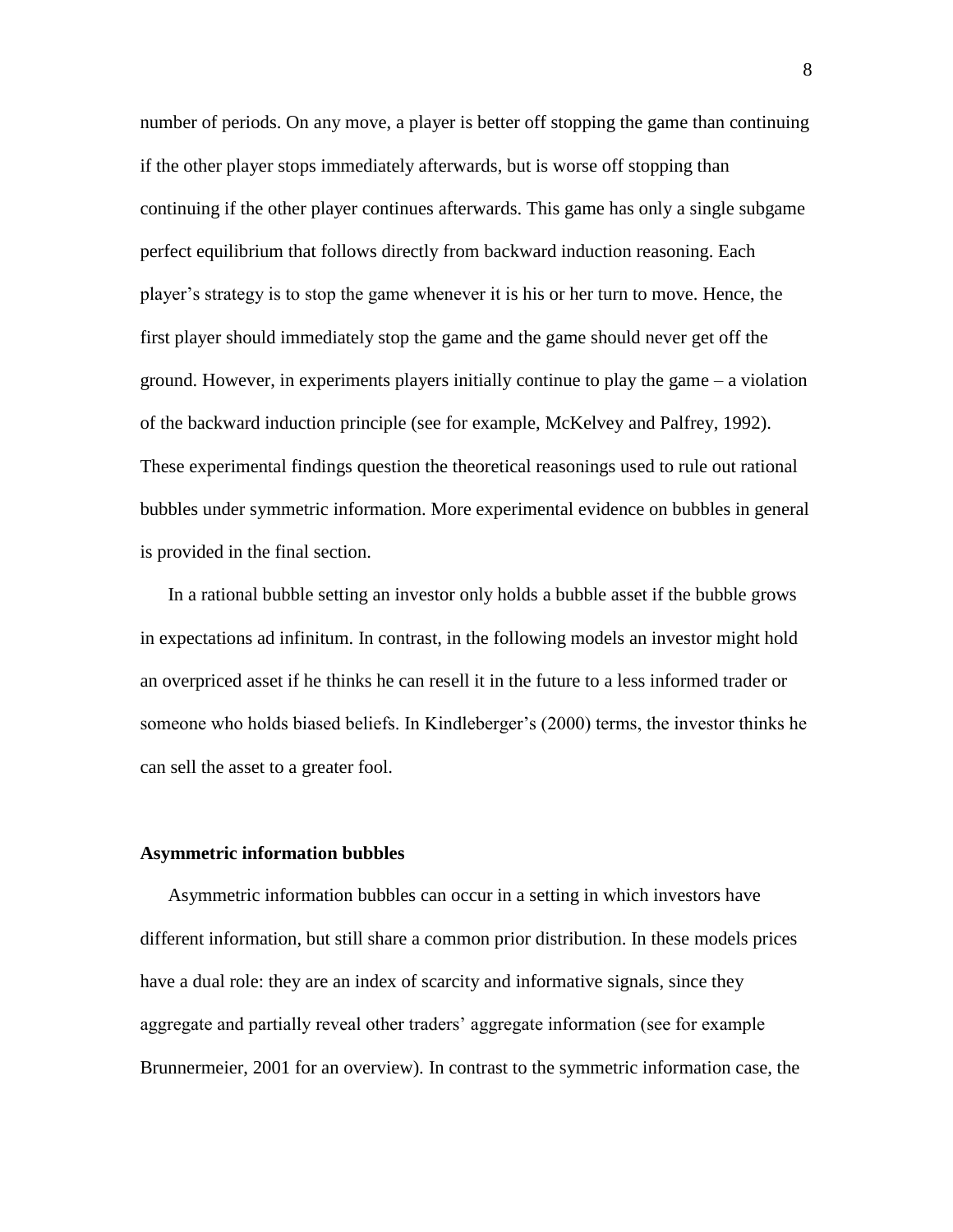presence of a bubble need not be commonly known. For example, it might be the case that everybody knows the price exceeds the value of any possible dividend stream, but it is not the case that everybody knows that all the other investors also know this fact. It is this lack of higher-order mutual knowledge that makes it possible for finite bubbles to exist under certain necessary conditions (Allen, Morris, and Postlewaite, 1993). First, it is crucial that investors remain asymmetrically informed even after inferring information from prices and net trades. This implies that prices cannot be fully revealing. Second, investors must be constrained from (short) selling their desired number of shares in at least one future contingency for finite bubbles to persist. Third, it cannot be common knowledge that the initial allocation is interim Pareto efficient, since then it would be commonly known that there are no gains from trade and hence the buyer of an overpriced 'bubble asset' would be aware that the rational seller gains at his expense (Tirole, 1982). In other words, there have to be gains from trade or at least some investors have to think that there might be gains from trade. There are various mechanisms that lead to these. For example, fund managers who invest on behalf of their clients can gain from buying overpriced bubble assets, since trading allows them to fool their clients into believing that they have superior trading information. A fund manager who does not trade would reveal that he does not have private information. Consequently, bad fund managers churn bubbles at the expense of their uninformed client investors (Allen and Gorton, 1993). Furthermore, fund managers with limited liability might trade bubble assets due to classic risk-shifting incentives, since they participate on the potential upside of a trade but not on the downside risk.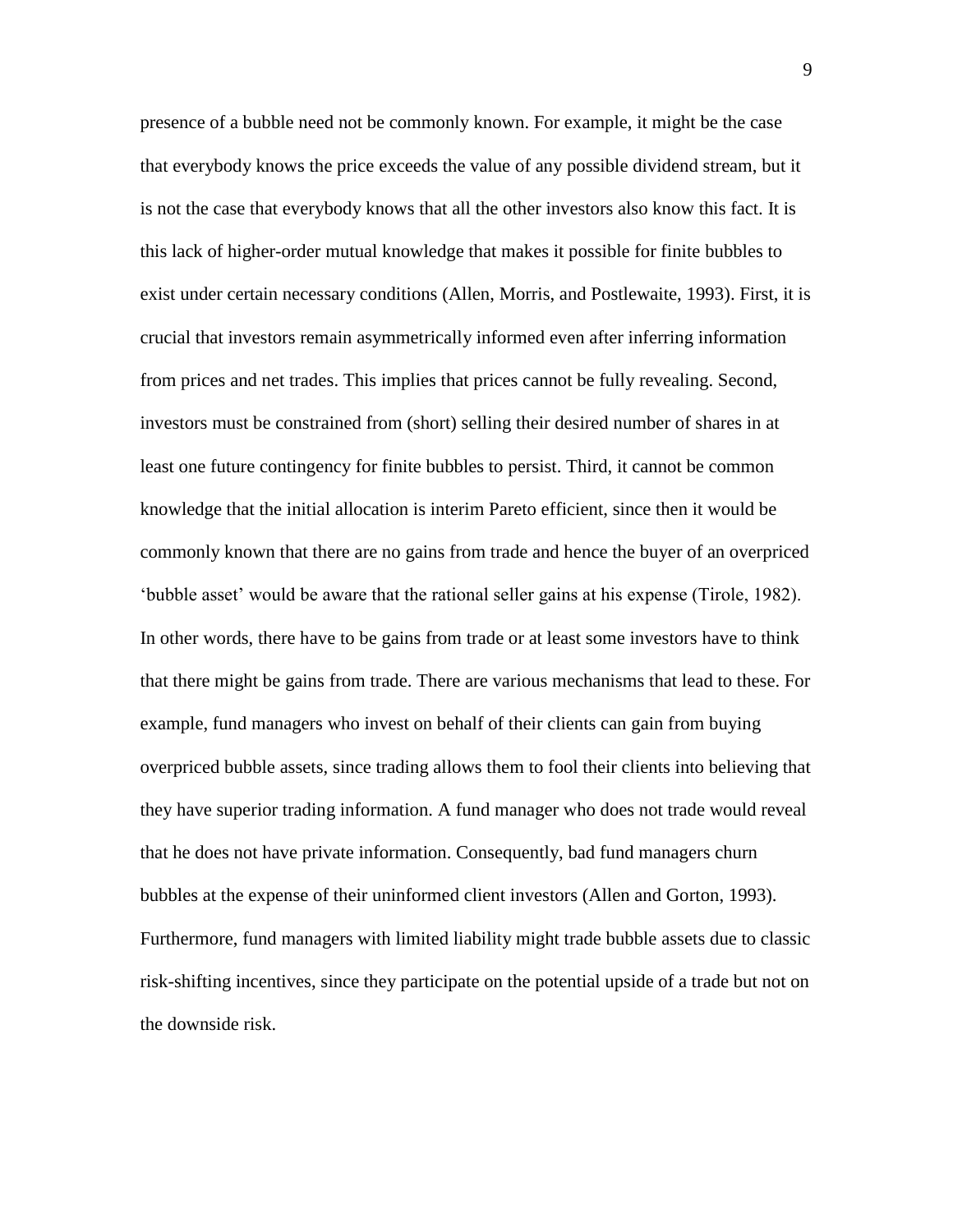# **Bubbles due to limited arbitrage**

Bubbles due to limited arbitrage arise in models in which rational, well-informed and sophisticated investors interact with behavioural market participants whose trading motives are influenced by psychological biases. Proponents of the 'efficient market hypothesis' argue that bubbles cannot persist since well-informed sophisticated investors will undo the price impact of behavioural non-rational traders. Thus, rational investors should go against the bubble even before it emerges. The literature on limits to arbitrage challenges this view. It argues that bubbles can persist, and provides three channels that prevent rational arbitrageurs from fully correcting the mispricing. First, *fundamental risk* makes it risky to short a bubble asset since a subsequent positive shift in fundamentals might *ex post* undo the initial overpricing. Risk aversion limits the aggressiveness of rational traders if close substitutes and close hedges are unavailable. Second, rational traders also face *noise trader risk* (DeLong et al., 1990). Leaning against the bubble is risky even without fundamental risk, since irrational noise traders might push up the price even further in the future and temporarily widen the mispricing. Rational traders with short horizons care about prices in the near future in addition to the long-run fundamental value and only partially correct the mispricing. For example, in a world with delegated portfolio management, fund managers are often concerned about short-run price movements, because temporary losses instigate fund outflows (Shleifer and Vishny, 1997). A temporary widening of the mispricing and the subsequent outflow of funds force fund managers to unwind their positions exactly when the mispricing is the largest. Anticipating this possible scenario, mutual fund managers trade less aggressively against the mispricing. Similarly, hedge funds face a high flow-performance sensitivity, despite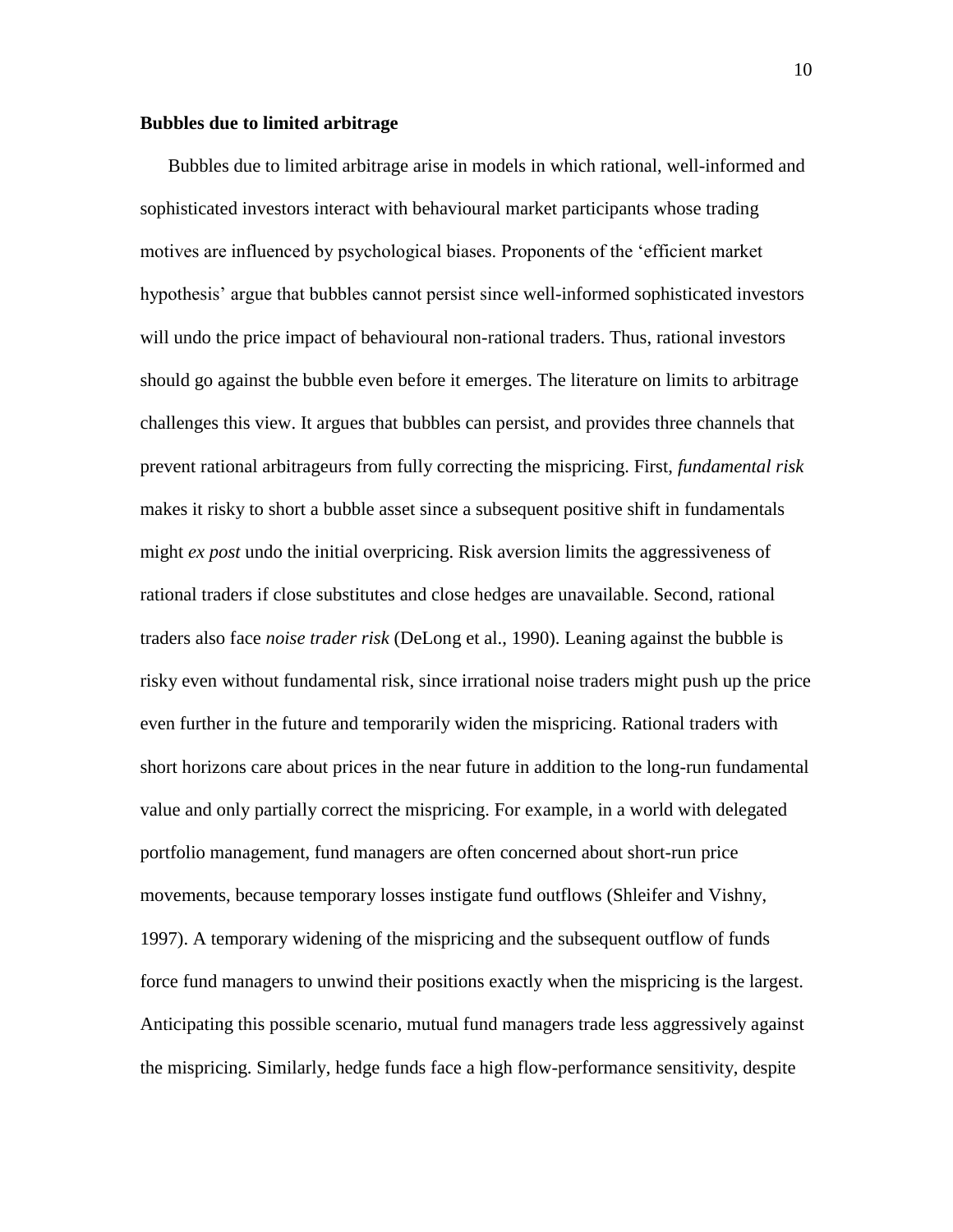some arrangements designed to prevent outflows (for example, lock-up provisions). Third, rational traders face *synchronization risk* (Abreu and Brunnermeier, 2003). Since a single trader alone cannot typically bring the market down by himself, coordination among rational traders is required and a synchronization problem arises. Each rational trader faces the following trade-off: if he attacks the bubble too early, he forgoes profits from the subsequent run-up caused by behavioural momentum traders; if he attacks too late and remains invested in the bubble asset, he will suffer from the subsequent crash. Each trader tries to forecast when other rational traders will go against the bubble. Timing other traders' moves is difficult because traders become sequentially aware of the bubble, and they do not know where in the queue they are. Because of this 'sequential awareness', it is never common knowledge that a bubble has emerged. It is precisely this lack of common knowledge that removes the bite of the standard backward induction argument. Since there is no commonly known point in time from which one could start backward induction, even finite horizon bubbles can persist. The other important message of the theoretical work on synchronization risk is that relatively insignificant news events can trigger large price movements, because even unimportant news events allow traders to synchronize their sell strategies. Unlike the earlier limits to arbitrage models, in which rational traders do not trade aggressively enough to completely eradicate the bubble but still short an overpriced bubble asset, in Abreu and Brunnermeier (2003) rational traders prefer to ride the bubble rather than attack it. The incentive to ride the bubble stems from a predictable 'sentiment' in the form of continuing bubble growth.

*Empirically*, there is supportive evidence in favour of the 'bubble-riding hypothesis'. For example, between 1998 and 2000 hedge funds were heavily tilted towards highly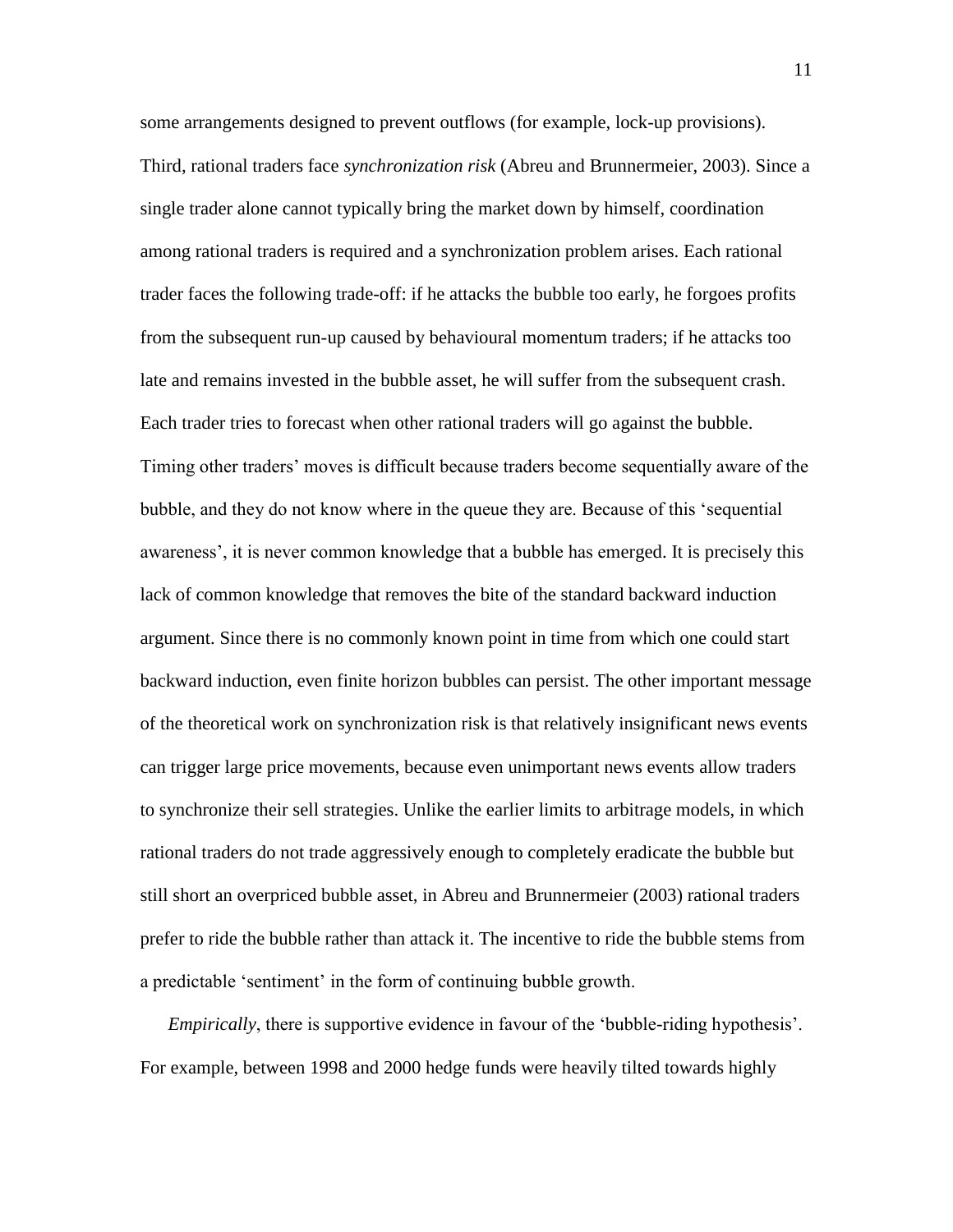priced technology stocks (Brunnermeier and Nagel, 2004). Contrary to the efficient market hypothesis, hedge funds were not a price-correcting force even though they are among the most sophisticated investors and are arguably closer to the ideal of 'rational arbitrageurs' than any other class of investors. Similarly, Temin and Voth (2004) document that Hoares Bank was profitably riding the South Sea bubble in 1719–20, despite giving numerous indications that it believed the stock to be overvalued. Many other investors, including Isaac Newton, also tried to ride the South Sea bubble but with less success. Frustrated with his trading experience, Isaac Newton concluded 'I can calculate the motions of the heavenly bodies, but not the madness of people' (Kindleberger, 2005, p. 41).

#### **Heterogeneous beliefs bubbles**

Bubbles can also emerge when investors have heterogeneous beliefs and face shortsale constraints. Investors' beliefs are heterogeneous if they start with different prior belief distributions that can be due to psychological biases. For example, if investors are overconfident about their own signals, they have a different prior distribution (with lower variance) about the signals' noise term. Investors with non-common priors can agree to disagree even after they share all their information. Also, in contrast to an asymmetric information setting, investors do not try to infer other traders' information from prices. Combining heterogeneous beliefs with short-sale constraints can result in overpricing since optimists push up the asset price, while pessimists cannot counterbalance it since they face short-sale constraints (Miller, 1977). Ofek and Richardson (2003) link this argument to the Internet bubble of the late 1990s. In a dynamic model, the asset price can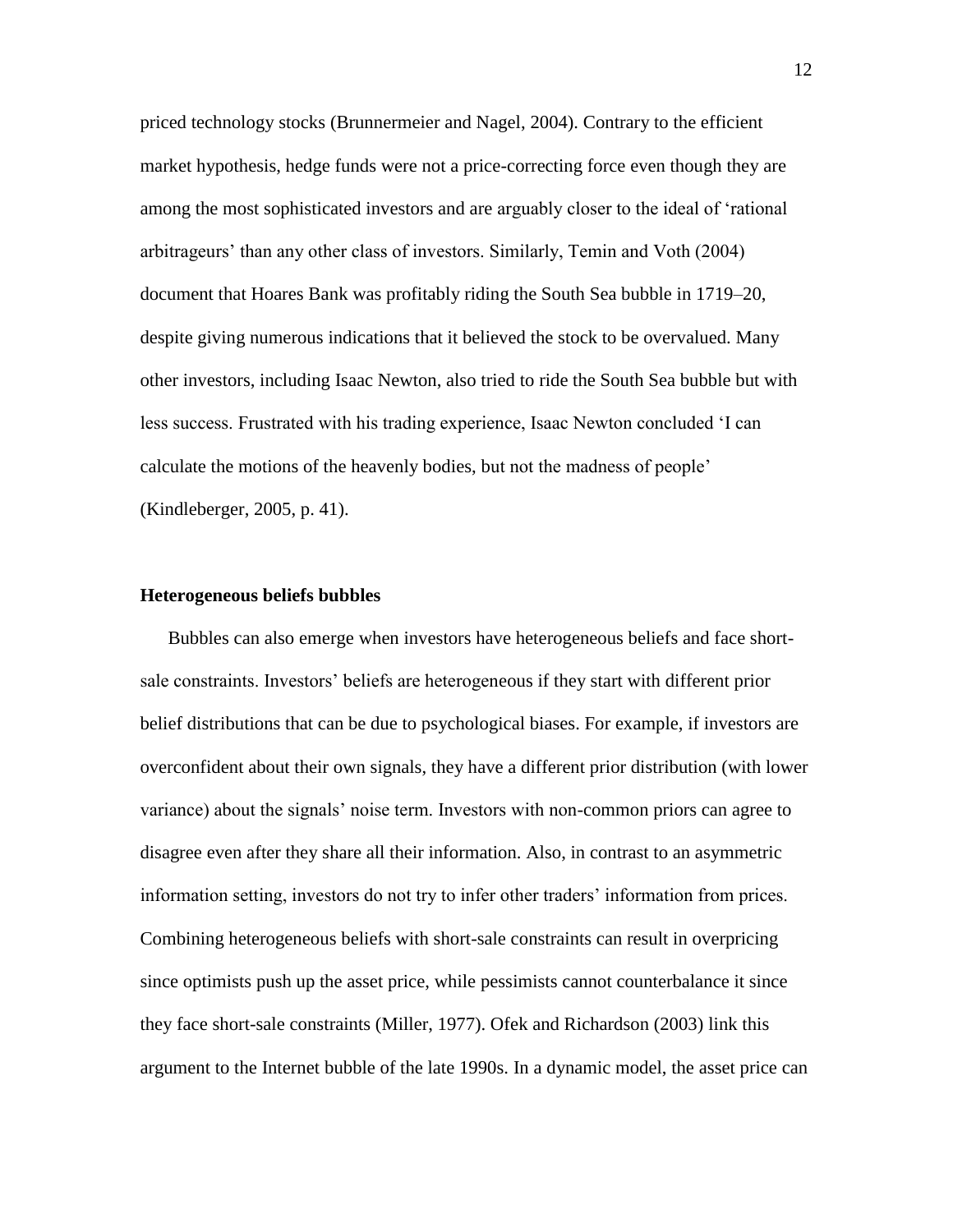even exceed the valuation of the most optimistic investor in the economy. This is possible, since the currently optimistic investors – the current owners of the asset – have the option to resell the asset in the future at a high price whenever they become less optimistic. At that point other traders will be more optimistic, and hence be willing to buy the asset since optimism is assumed to oscillate across different investor groups (Harrison and Kreps, 1978). It is essential that less optimistic investors, who would like to short the asset, are prevented from doing so by the short-sale constraint. Heterogeneous belief bubbles are accompanied by large trading volume and high price volatility (Scheinkman and Xiong, 2003).

## **Experimental evidence**

Many theoretical arguments in favour of or against bubbles are difficult to test with (confounded) field data. Laboratory experiments have the advantage that they allow the researcher to isolate and test specific mechanisms and theoretical arguments. For example, the aforementioned experimental evidence on centipede games questions the validity of backward induction. There is a large and growing literature that examines bubbles in a laboratory setting. For example, Smith, Suchanek and Williams (1988) study a double-auction setting, in which a risky asset pays a uniformly distributed random dividend of  $d \in \{0, d_1, d_2, d_3\}$  in each of the 15 periods. Hence, the fundamental value for a risk-neutral trader is initially  $15\sum_i \frac{1}{4}d_i$  and declines by  $\sum_i \frac{1}{4}d_i$  in each period. Even though there is no asymmetric information and the probability distribution is commonly known, there is vigorous trading, and prices initially rise despite the fact that the fundamental value steadily declines. More specifically, the time-series of asset prices in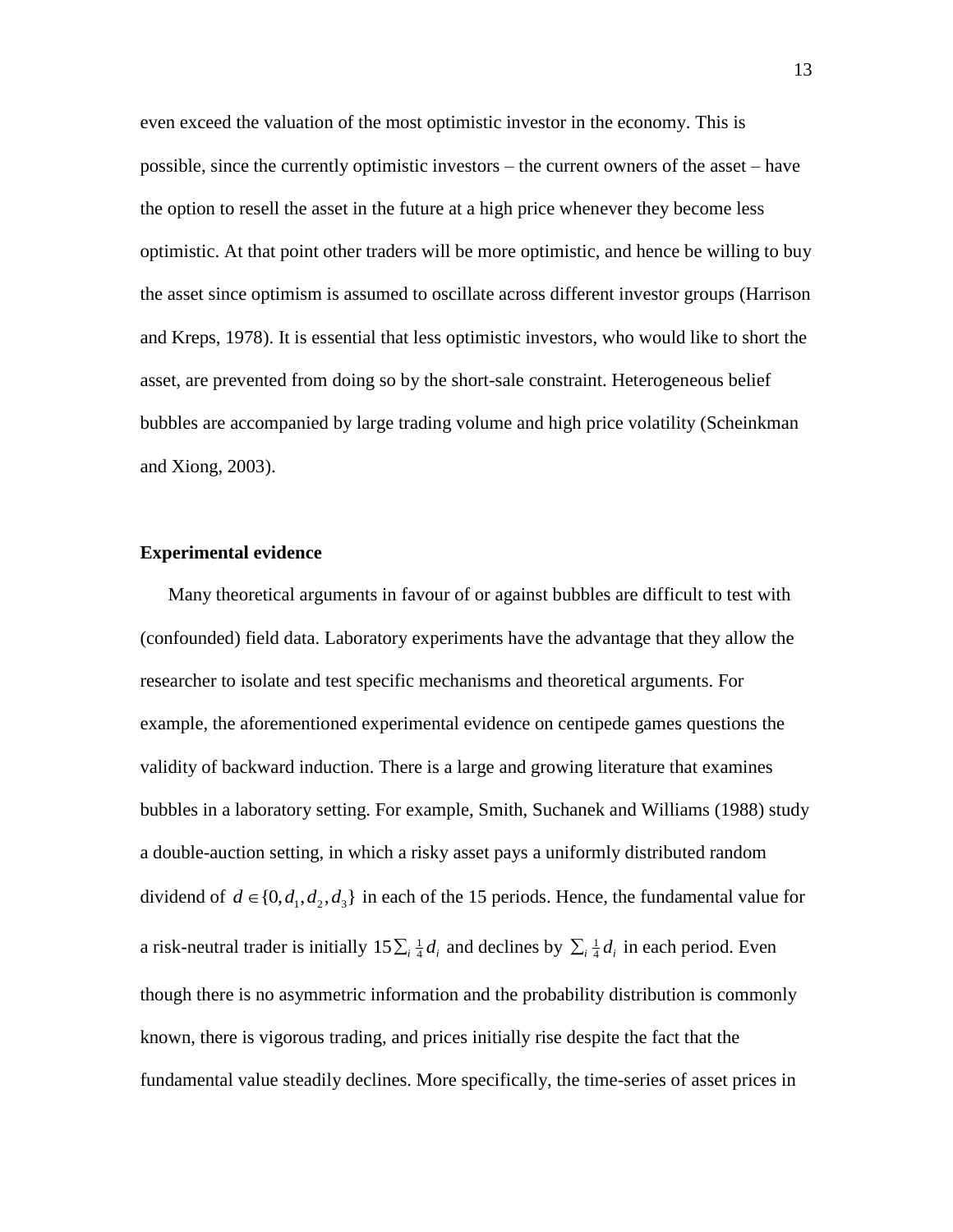the experiments are characterized by three phases. An initial boom phase is followed by a period during which the price exceeds the fundamental value, before the price collapses towards the end. These findings are in sharp contrast to any theoretical prediction and seem very robust across various treatments. A string of subsequent articles show that bubbles still emerge after allowing for short sales, after introducing trading fees, and when using professional business people as subjects. Only the introduction of futures markets and the repeated experience of a bubble reduce the size of the bubble. Researchers have speculated that bubbles emerge because each trader hopes to outwit others and to pass the asset on to some less rational trader in the final trading rounds. However, more recent research has revealed that the lack of common knowledge of rationality is not the cause of bubbles. Even when investors have no resale option and are forced to hold the asset until the end, bubbles still emerge (Lei, Noussair and Plott, 2001).

In summary, the literature on bubbles has taken giant strides in the last three decades that led to several classes of models with distinct empirical tests. However, many questions remain unresolved. For example, we do not have many convincing models that explain when and why bubbles start. Also, in most models bubbles burst, while in reality bubbles seem to deflate over several weeks or even months. While we have a much better idea of why rational traders are unable to eradicate the mispricing introduced by behavioural traders, our understanding of behavioural biases and belief distortions is less advanced. From a policy perspective, it is interesting to answer the question whether central banks actively try to burst bubbles. I suspect that future research will place greater emphasis on these open issues.

## Markus K. Brunnermeier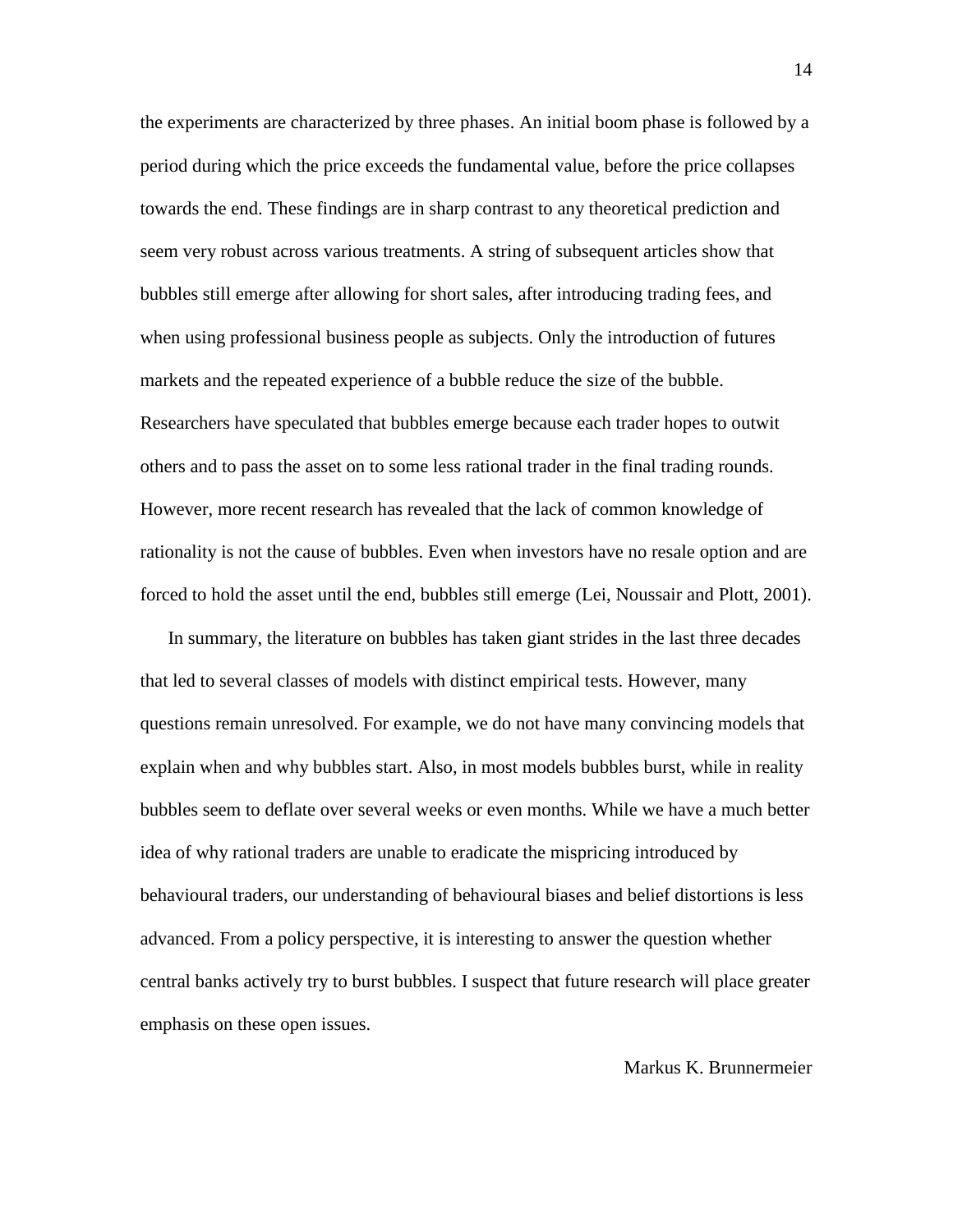*See also:* ASYMMETRIC INFORMATION, BEHAVIORAL FINANCE, KINDLEBERGER, CHARLES, SOUTH SEA BUBBLE, SPECULATIVE BUBBLES, TULIPMANIA.

## **Bibliography**

Abreu, D. and Brunnermeier, M. K. 2003. Bubbles and crashes. *Econometrica* 71, 173– 204.

Allen, F. and Gorton, G. 1993. Churning bubbles. *Review of Economic Studies* 60, 813– 36.

Allen, F., Morris, S. and Postlewaite, A. 1993. Finite bubbles with short sale constraints and asymmetric information. *Journal of Economic Theory* 61, 206–29.

Blanchard, O. J. and Watson, M. W. 1982. Bubbles, rational expectations, and financial markets. In *Crisis in the Economic and Financial Structure*, ed. P. Wachtel. Lexington, MA: Lexington.

Brunnermeier, M. K. 2001. *Asset Pricing under Asymmetric Information: Bubbles, Crashes, Technical Analysis and Herding*. Oxford: Oxford University Press.

Brunnermeier, M. K. and Nagel, S. 2004. Hedge funds and the technology bubble. *Journal of Finance* 59, 2013–40.

Campbell, J. Y. and Shiller, R. J. 1988. The dividend-price ratio and expectations of future dividends and discount factors. *Review of Financial Studies* 1, 195–228.

DeLong, J. B., Shleifer, A., Summers, L. H. and Waldmann, R. J. 1990. Noise trader risk in financial markets. *Journal of Political Economy* 98, 703–38.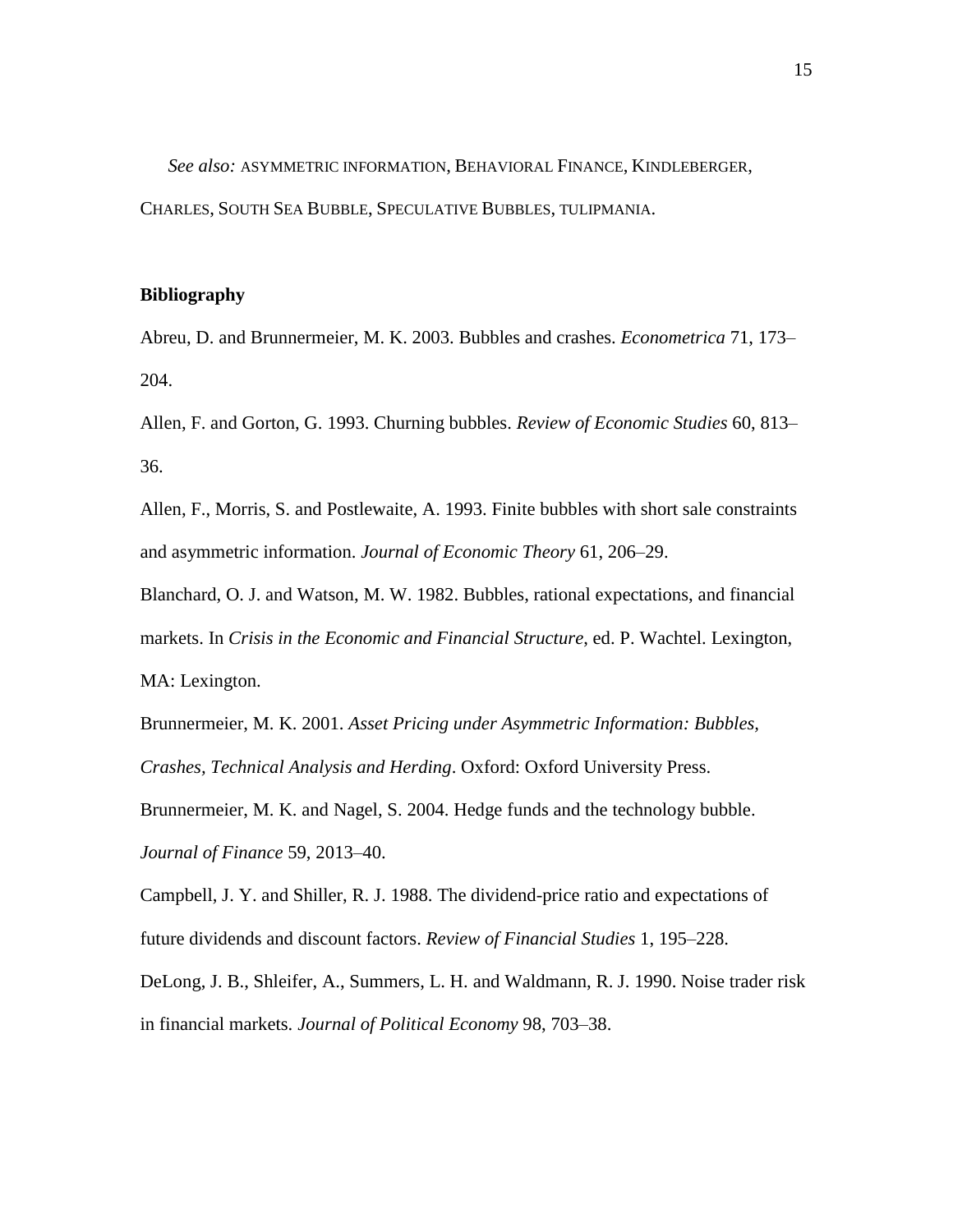Diba, B. T. and Grossman, H. I. 1988. The theory of rational bubbles in stock prices. *Economic Journal* 98, 746–54.

Evans, G. W. 1991. Pitfalls in testing for explosive bubbles in asset prices. *American Economic Review* 81, 922–30.

Flood, R. P. and Garber, P. M. 1980. Market fundamentals versus price-level bubbles: the first tests. *Journal of Political Economy* 88, 745–70.

Harrison, J. M. and Kreps, D. 1978. Speculative investor behavior in a stock market with heterogeneous expectations. *Quarterly Journal of Economics* 89, 323–36.

Kindleberger, C. P. 2005. *Manias, Panics and Crashes: A History of Financial Crises*,

5th edn. New York: Wiley.

Kleidon, A. W. 1986. Variance bounds tests and stock price valuation models. *Journal of Political Economy* 94, 953–1001.

Lei, V., Noussair, C. N. and Plott, C. R. 2001. Nonspeculative bubbles in experimental asset markets: lack of common knowledge of rationality vs. actual irrationality.

*Econometrica* 69, 831–59.

LeRoy, S. F. and Porter, R. D. 1981. The present value relation: tests based on implied variance bounds. *Econometrica* 64, 555–74.

McKelvey, R. D. and Palfrey, T. R. 1992. An experimental study of the centipede game. *Econometrica* 60, 803–36.

Miller, E. M. 1977. Risk, uncertainty, and divergence of opinion. *Journal of Finance* 32, 1151–68.

Ofek, E. and Richardson, M. 2003. DotCom mania: the rise and fall of Internet stocks. Working Paper No. FIN-01-037 58(3), 1113–38. New York University, Stern School.